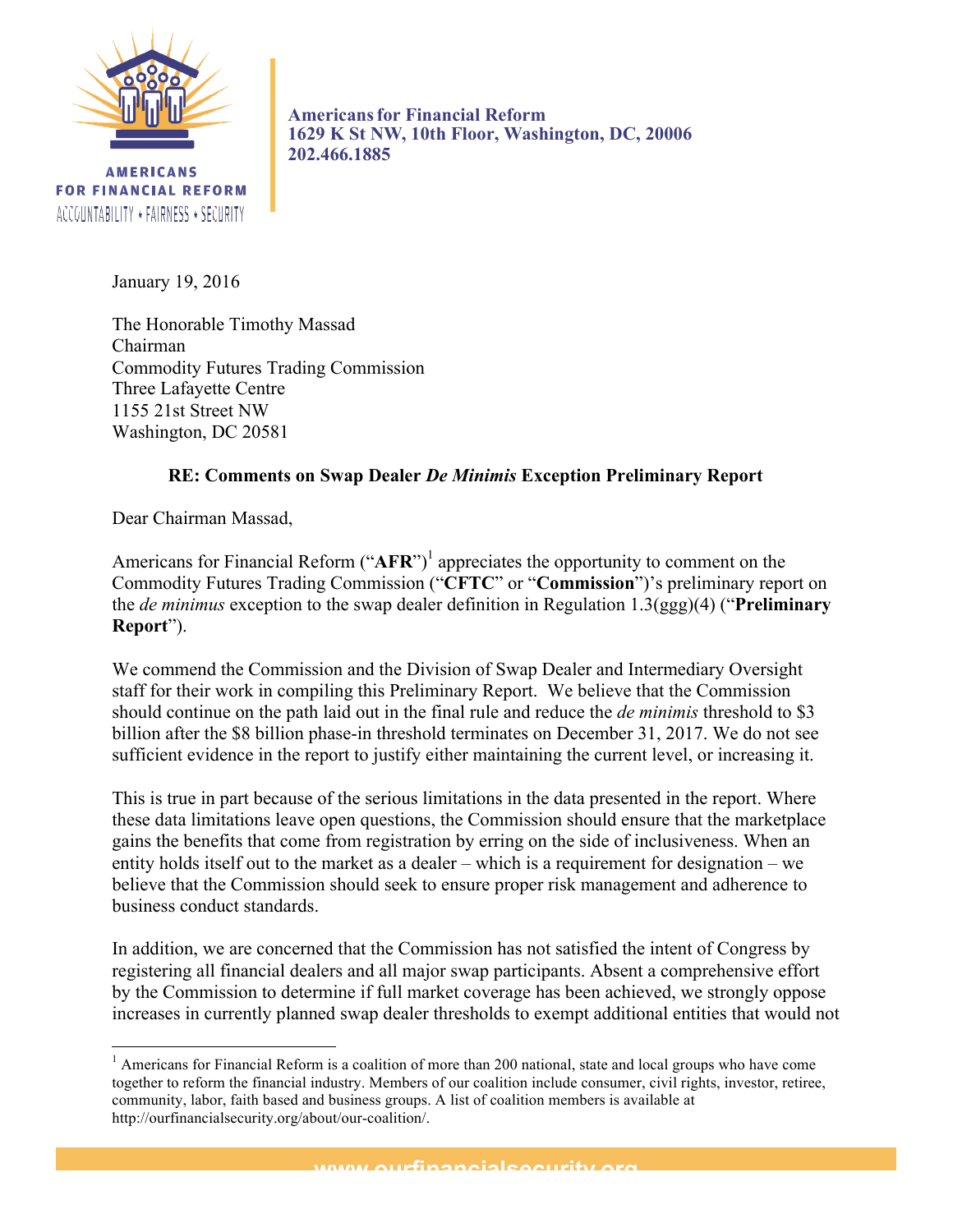be exempted under current rules. Such an effort would have to be based on much better data than this study, and would also have to explicitly include study and discussion of Major Swap Participant ("**MSP**") registration, which so far appears ineffective and has captured almost no entities.

We have provided a general discussion below outlining our overall comments on the Preliminary Report. We have provided in **Appendix A** additional answers to specific questions posed in the Preliminary Report. Finally, we have included in **Appendix B** a list of suggested questions that we urge the Commission to answer in subsequent publications, or in its final report on the *de minimis* exception, to provide the marketplace and the general public with a more complete window into the United States swaps market.

# **I. Introduction**

 

Reckless swaps and derivatives trading played a critical role in the financial crisis. Sharp and unforeseen increases in derivatives margin demands, the complexity and opacity of derivatives exposures, and poor provisioning for potential derivatives losses greatly increased stress on the financial system. Trading in commodity, specifically energy, derivatives also appears to have played a major role in the sharp run-up and then collapse in oil prices in 2008, a contributor to economic instability during the period. $<sup>2</sup>$ </sup>

Title VII of the Dodd-Frank Wall Street Reform and Consumer Protection Act ("**Dodd-Frank**") put in place key statutory changes intended to place better controls on derivatives markets and prevent the recurrence of a systemic crisis like the one experienced in 2008. The regulation of swap dealers, and the protections it affords the marketplace and the public, is a key element of the derivatives reforms of Dodd-Frank.

The Commodity Exchange Act ("CEA") Section 1a(49) directs the CFTC to exempt from designation as a swap dealer entities that engage in a *de minimis* amount of swap dealing. In a 2011 letter, AFR wrote that we believed the proposed \$100 million *de minimis* threshold was appropriate.3 AFR wrote two subsequent letters underscoring the dangers of raising the threshold from its initial \$100 threshold, including the complications of companies combining this larger threshold with the hedging exemption.<sup>4</sup> We highlighted that the statute defines the swap dealer role in terms of its function in the market, not its size and not the nature of its non-trading business.

<sup>&</sup>lt;sup>2</sup> Singleton, Kenneth J, *The 2008 Boom/Bust In Oil Prices*, GRADUATE SCHOOL OF BUSINESS, STANFORD UNIVERSITY, (May  $17, 2010$ ), available at

http://www.cftc.gov/idc/groups/public/@swaps/documents/dfsubmission/dfsubmission\_091410\_31\_0.pdf <sup>3</sup> Letter from Americans for Financial Reform to the SEC and CFTC, Tighten Definitions To Prevent Loopholes For Big Banks ,(Feb. 22, 2011), available at http://ourfinancialsecurity.org/2011/02/afrs-comment-letter-on-seccftcdefinitions/.<br><sup>4</sup> Letter from Americans for Financial Reform to CFTC Chairman Gary Gensler and SEC Chair Mary Schapiro

<sup>(</sup>Apr. 17, 2012) http://ourfinancialsecurity.org/wp-content/uploads/2012/04/AFR-SEC-CFTC-Swap-Dealers-Letter-4-17-12.pdf and Letter from Americans for Financial Reform to CFTC Chairman Gary Gensler and SEC Chair Mary Schapiro (Mar. 12, 2012) http://ourfinancialsecurity.org/wp-content/uploads/2012/03/AFR-CFTC-SEC-Letter-Swaps-Dealers-3-12-12.pdf.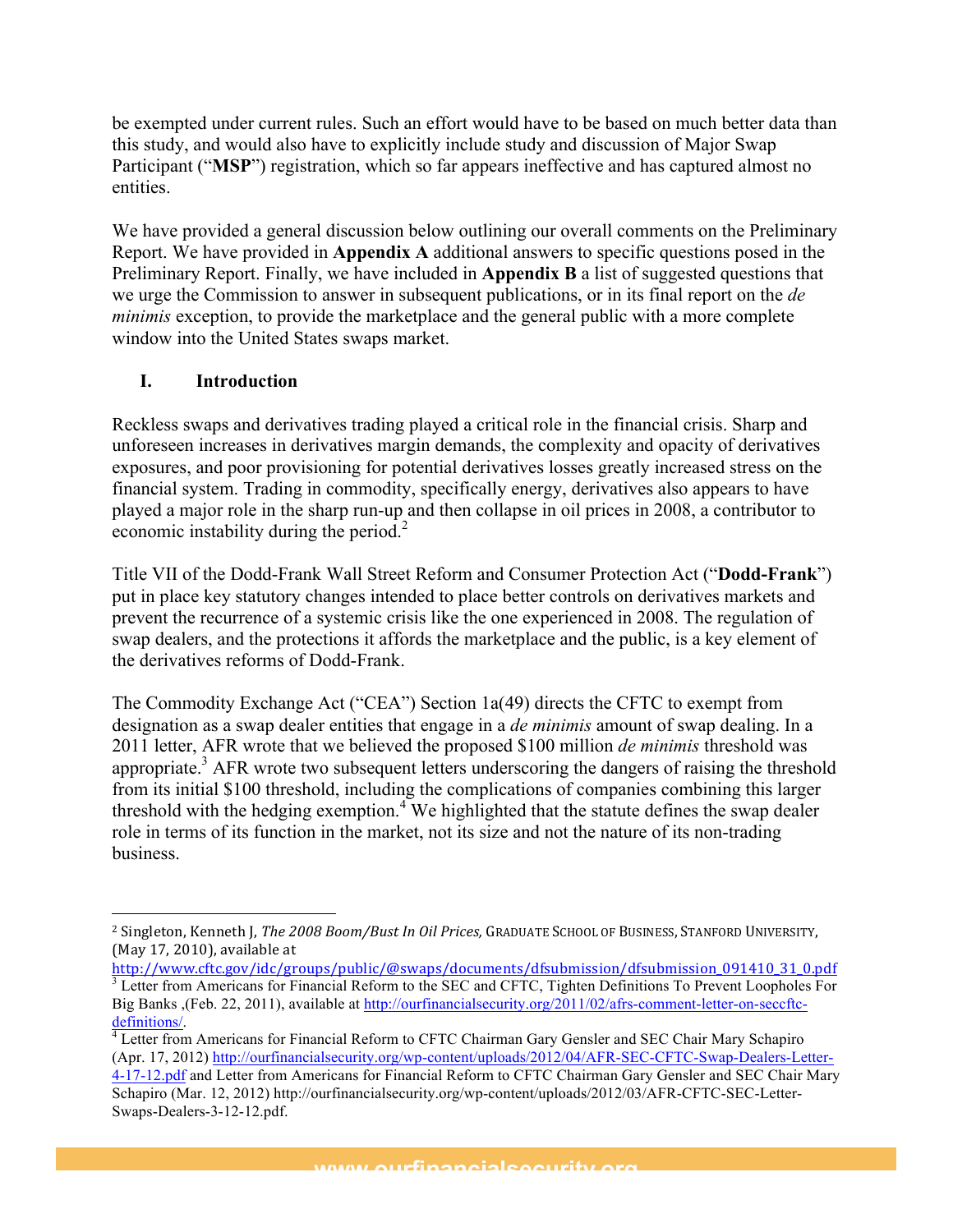In May 2012, the CFTC and the Securities and Exchange Commission ("**SEC**") jointly issued final rules that established a \$3 billion cap on an entity's dealing activity involving swaps over the prior 12 months, but with a phase-in threshold of \$8 billion that is due to expire in December 2017. The Commissions noted in their joint final rule that "a de minimis exception, by its nature, will eliminate key counterparty protections provided by Title VII for particular users of swaps and security-based swaps. The broader the exception, the greater the loss of protection."<sup>5</sup> AFR agrees with the Commissions that a failure to move ahead on the reduction to 3 billion, or any further broadening of the *de minimis* exception creates great potential for loss of protections to the counterparties of dealers, to the swaps market overall, and to the public more broadly.

As we noted in our April 2012 letter, broadening the *de minimis* threshold also creates implications for other rules. For example, certain requirements in the business conduct rules apply to swaps dealers but not to major swaps participants. As the 2008 financial crisis clearly demonstrated, allowing regulated and non-regulated entities to engage in the same conduct under different rules enables dangerous and abusive practices to migrate to the less regulated entities.

# **II. Extensive Data Issues Exist in the Preliminary Report**

The Commission acknowledges many issues in the data compiled in the Preliminary Report:

- Commission staff had to rely on assumptions to guess whether or not transactions constituted swap dealing;<sup>6</sup>
- The Commission excluded approximately 260,000 interest rate swap ("**IRS**") and credit default swap ("**CDS**") transactions because they lacked a valid Legal Entity Identifier ("**LEI**"), and thus the counterparties could not be identified. As the Commission notes, the aggregate notional amount of these transactions was "approximately \$30 trillion, comprising approximately 23% of the total notional amount of IRS and  $CDS$ <sup>", and</sup>
- Commission staff were unable to definitively identify all entities engaged in swap dealing activity, and thus filtered out certain entities' transactions entirely, including those who did not have a certain number of counterparties they traded with.
- These categorical exclusions included all insurance companies, all hedge funds, and all swaps between non-U.S. persons. All of these exclusions are problematic and exclude substantial activity, but we are particularly concerned that given the Commission's definition of "U.S. person" swaps between non-U.S. persons may include swaps involving major subsidiaries of the largest U.S. banks.<sup>8</sup>
- Commission staff were unable to determine financial valuations for commodity swaps, and quantity data on these swaps were frequently inconsistent and unreliable. Valuation data was also unreliable for equity derivatives and FX swaps.

<u> 1989 - Johann Stein, markin film yn y breninn y breninn y breninn y breninn y breninn y breninn y breninn y b</u>

<sup>&</sup>lt;sup>5</sup> Further Definition of "Swap Dealer," "Security-Based Swap Dealer," "Major Swap Participant," "Major Security-Based Swap Participant" and "Eligible Contract Participant," 77 Fed. Reg. 30628 (May. 23, 2012) (to be codified at 17 CFR 1 and 17 CFR 240).

<sup>&</sup>lt;sup>6</sup> Commodity Futures Trading Commission, Swap Dealer *De Minimis* Preliminary Report, (Nov. 18, 2015) at 12.

<sup>7</sup> *Id.*at 13.

<sup>&</sup>lt;sup>8</sup> See Americans for Financial Reform, "Letter to CFTC and SEC Regarding De-Guaranteeing", (Nov. 25, 2014), available at http://ourfinancialsecurity.org/wp-content/uploads/2014/11/De-Guaranteeing-Letter1.pdf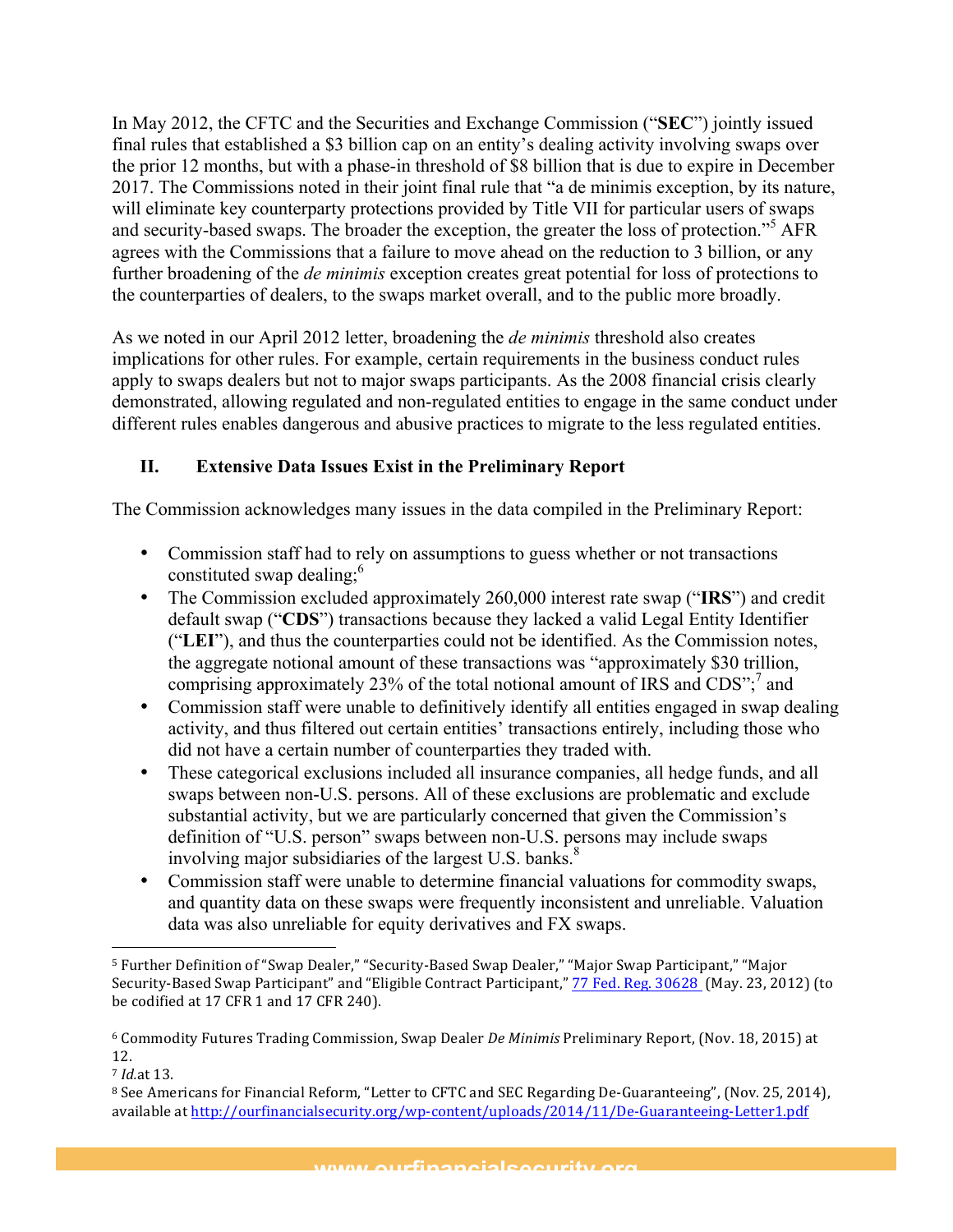Given that nearly a quarter of the total notional amount of IRS and CDS were excluded from the Preliminary Report, combined with the fact that numerous additional transactions were excluded based on non-determinative staff assumptions and valuation data was unreliable for entire classes of significant swaps, AFR believes that this report is not an appropriate basis for conclusions regarding dealing activity in the market. The lack of data puts the burden on the Commission to justify any change to the automatic lowering of the *de minimis* threshold scheduled to go into effect in December 2017.

The CFTC must ensure that the data is uniform and accurate, and they have the appropriate compliance in place, before the Commission contemplates any changes to the threshold. It may make sense to revisit the discussion of raising the *de minimis* threshold once the data is complete, but until then, the Commission has provided no reason to alter the course of its prior rulemaking. Instead, the Commission should focus on improving the quality of data reporting.

# **III. Concerns Regarding Commodity Markets In Particular**

In the current list of CFTC-registered derivatives dealers, there only appear to be three major non-financial commodity derivatives dealers (British Petroleum, Cargill, and Shell Oil). It is questionable whether these three entities exhaust the number of non-bank dealers in the commodity derivatives markets. For example, significant players in the oil and natural gas derivatives markets such as Trafigura, Vitol, Statoil, BP, and Koch Supply and Trading are not registered. According to the latest data from the Bank of International Settlements, over the counter derivatives on non-precious metal commodities have a notional value of \$1.36 trillion and a gross market value of over \$200 billion.<sup>9</sup>

Based on Tables 15 and 16 in the Preliminary Report, there appear to be at least seven nonfinancial entities with over 75 counterparties and over 5000 transactions in non-financial commodities who are not currently registered as dealers. There are many more unregistered nonfinancial entities with over two dozen counterparties and over 1000 transactions.<sup>10</sup> We find it difficult to believe that all of these entities are simply hedging commercial risk, and that none make markets or are major swap participants in any class of commodity derivatives.

Our concerns in this area are heightened because staff acknowledges that commodity derivatives data are inadequate, meaning that important information on activities in this market might not be reflected in the report.

Senator Diane Feinstein has twice written to the Commission requesting a series of metrics, including data on the percentage of the energy swaps trading transactions being executed by registered swaps dealers, information on how many energy swap dealers have registered with the Commission, how many energy swap dealers are claiming an exception from registration due to the *de minimis* threshold, and how these metrics would change should the *de minimis* threshold

<u> 1989 - Johann Stein, markin film yn y breninn y breninn y breninn y breninn y breninn y breninn y breninn y b</u>

www.ourfinancialcocurity.org

<sup>&</sup>lt;sup>9</sup> Bank of International Settlements, *Global OTC Derivatives Markets, Commodity Contracts, H1 2015*, available at http://www.bis.org/statistics/d5\_2.pdf

 $10$  Since no non-financial entities are registered as Major Swap Participants, we know that none of these entities are captured in the MSP designation either.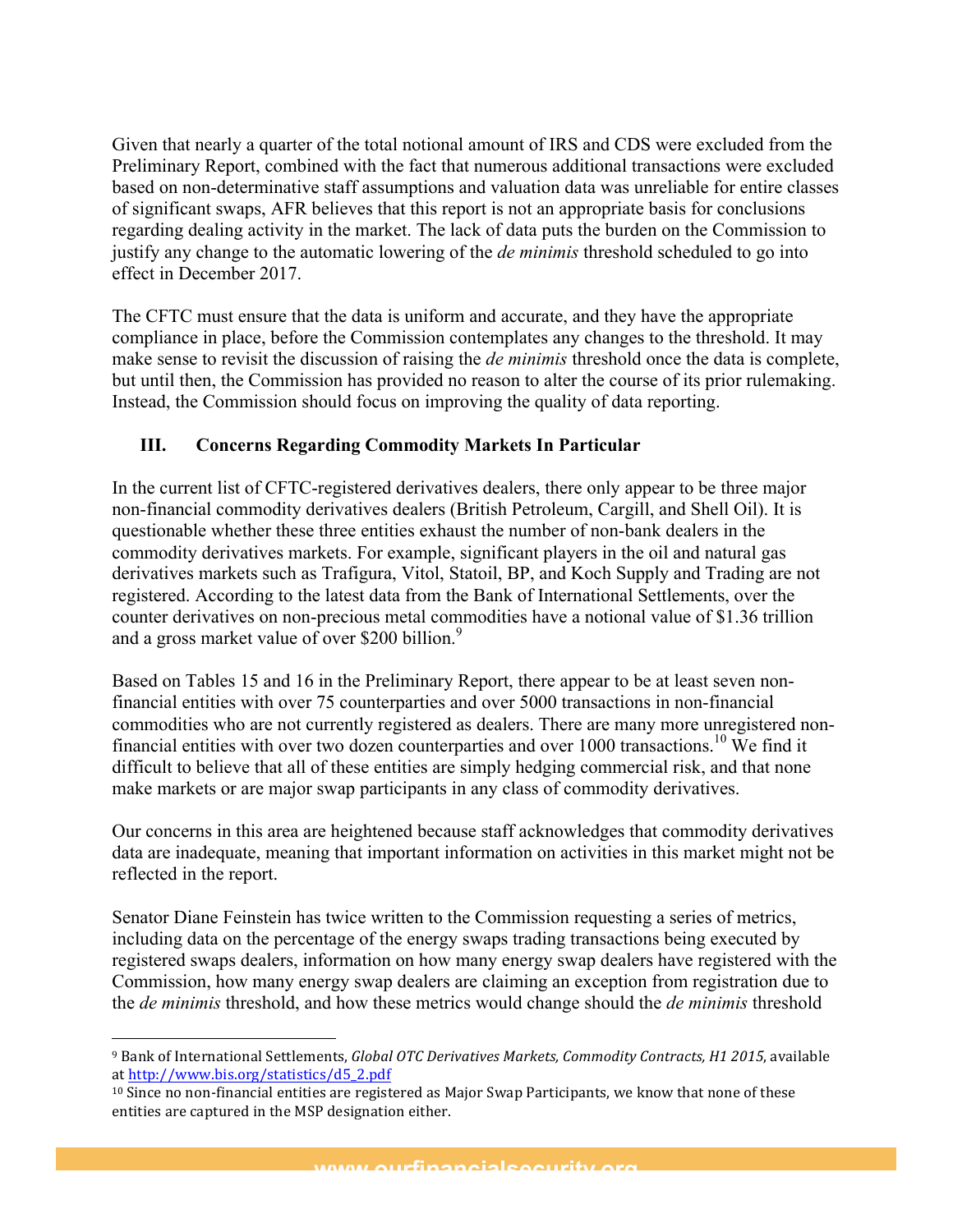be returned to its original \$100 million threshold.<sup>11</sup> The information requested by Senator Feinstein is important to considering the current level of the *de minimis* threshold in commodity markets and whether important dealer entities in these markets are currently escaping designation. The Commission should make it a priority to gather the data to respond to Senator Feinstein's question and to examine more closely whether dealer and MSP registration in the commodity markets are currently adequate.

# **IV. Generous Exclusions Already Exist from the** *De Minimis* **Calculation**

As highlighted in Appendix A of the Preliminary Report, there are extensive exclusions already made to the *de minimis* calculation:

- Swaps related to loans made by insured depository institutions;
- Swaps between affiliates, swaps by cooperatives with members;
- Swaps that hedge physical positions;
- Swaps by floor traders;
- Certain types of cross-border swaps;
- FX swaps and forwards;

 

- Commodity trade options; and
- Swaps resulting from portfolio compression.

As also noted in the Preliminary Report, there is yet another exclusion from the term "swap dealer" for "certain inter-governmental or quasi-governmental financial institutions."

Despite clarifying that there are at least eight different categories of swaps that do not count toward the *de minimis* calculation, the Preliminary Report provides no insight into the aggregate notional amount of exempted swaps. Nor does it provide a sense of what percentage (or range of percentages) of existing swap dealers' swaps are excluded from the *de minimis* calculation. Given the very generous exemptions the CFTC has already built into the dealer registration, and the very serious gaps in the data provided in the Preliminary Report, it would be inappropriate for the Commission to propose changes to the existing phase-in termination. We request additional information from the Commission on the extent of these exclusions in Appendix B.

### **V. Congressional Intent Does Not Support Broadening Exemptions to the Swap Dealer Rules**

In drafting the swap dealer definition and the *de minimis* exception, the intent of Congress was to ensure that commercial end users, and those entities akin to end users, were excluded. Their intent was *not* to exclude dealers, no matter their size. Senators Chris Dodd and Blanche Lincoln articulated this in a 2010 letter they wrote to Chairman Barney Frank of the House Financial Services Committee and to Chairman Colin Peterson of the House Agriculture Committee:

 $11$  Letter from Senator Diane Feinstein to CFTC Chairman Gary Gensler, (May 20, 2013), http://www.feinstein.senate.gov/public/index.cfm/press-releases?ID=A89F9D6F-45EF-42E6-904D-372B7D100497 and Letter from Senator Diane Feinstein to CFTC Chairman Timothy Massad, (Jul. 23, 2015), http://www.feinstein.senate.gov/public/index.cfm/press-releases?ID=704CFF4B-A213-4D1A-BB93- AD94CCCD816C.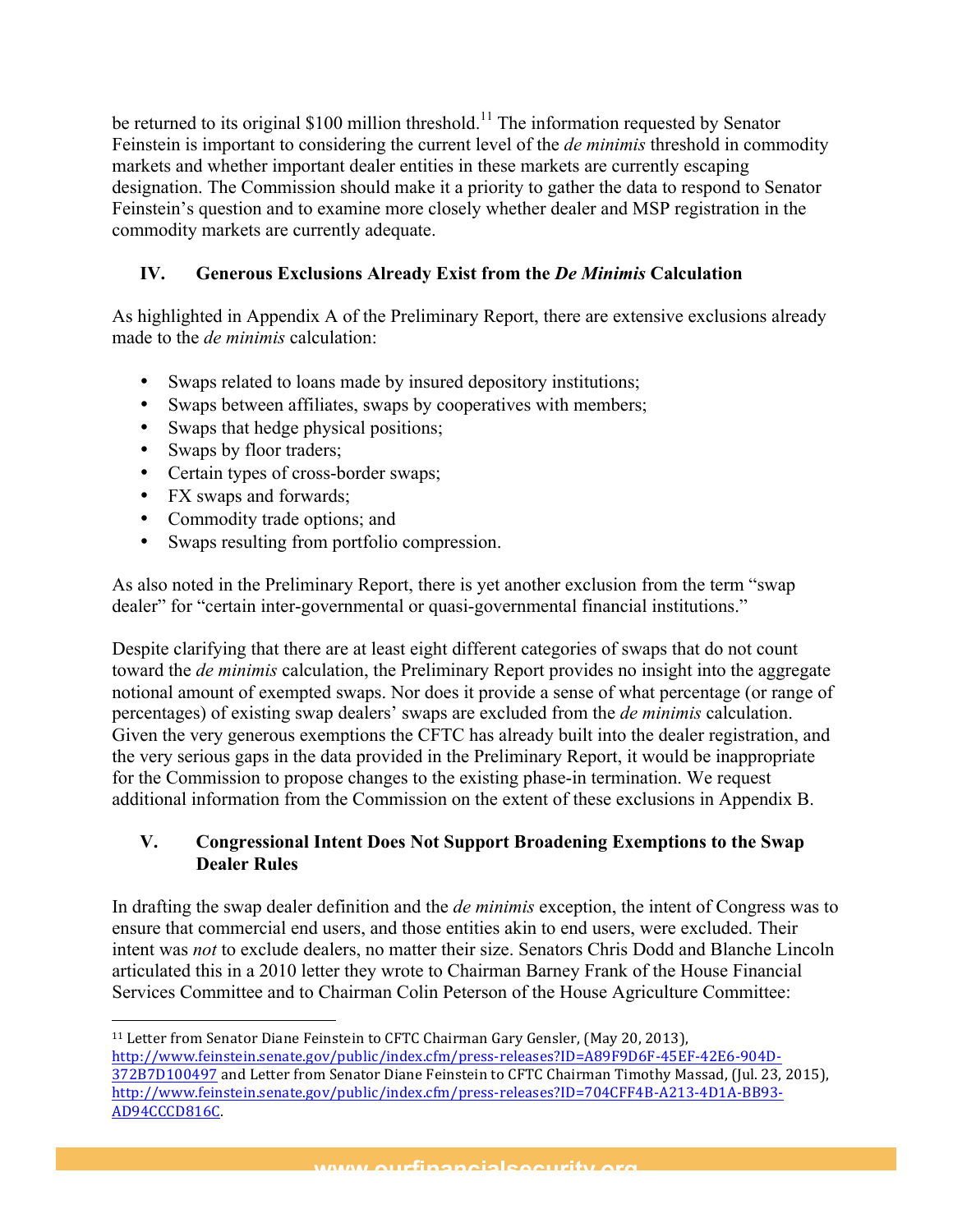Congress expects the regulators to maintain through rulemaking that the definition of Major Swap Participant does not capture companies simply because they use swaps to hedge risk in their ordinary course of business. Congress does not intend to regulate end-users as Major Swap Participants or Swap Dealers just because they use swaps to hedge or manage the commercial risks associated with their business. For example, the Major Swap Participant and Swap Dealer definitions are not intended to include an electric or gas utility that purchases commodities that are used either as a source of fuel to produce electricity or to supply gas to retail customers and that uses swaps to hedge or manage the commercial risks associated with its business. Congress incorporated a de minimis exception to the Swap Dealer definition to ensure that smaller institutions that are responsibly managing their commercial risk are not inadvertently pulled into additional regulation.12

As the letter from Senators Dodd and Lincoln makes clear, Congress was explicit in exempting commercial end users from the derivatives rules, and the *de minimis* exception from the Swap Dealer definition was explicitly intended to ensure that small end user entities managing commercial risk were not captured. However, the Commission has expanded this *de minimis* exemption to cover a wide range of financial entities, including those who could meet the activity-based definition of "swap dealer." When taking into account Congressional intent, the final rule's \$3 billion threshold, combined with its extensive exclusions, is too generous. Thus, the Commission's presumption ought to be that those that hold themselves out as swap dealers should be covered by a regulatory regime, and the *de minimis* exemption should be modest. Indeed, the goal was not to exempt entities who were bona fide dealers, the goal was to exempt end users.

As AFR noted in our April 2012 letter, the ability to designate swap dealers for heightened prudential oversight is a key element of the derivatives reforms in Title VII of Dodd-Frank. This is a point underscored by House Agriculture Committee Chairman Peterson in 2010. When speaking on the conference report on H.R. 4173, the Wall Street Reform and Consumer Protection Act, Chairman Peterson stressed the importance of the prudential oversight of swap dealers:

> One of the sources of financial instability in 2008 was that derivative traders like AIG did not have the resources to back up their transactions. If we don't require these major swap participants and swap dealers to put more backing behind their swap deals, we will only perpetuate this instability. That is not good for these

<u> 1989 - Johann Stein, markin film yn y breninn y breninn y breninn y breninn y breninn y breninn y breninn y b</u>

<sup>&</sup>lt;sup>12</sup> 156 Cong. Rec. S6192 (daily ed. July 22, 2010) (letter from Senators Dodd

and Lincoln to Representatives Frank and Peterson), available at: https://www.gpo.gov/fdsys/pkg/CREC-2010-06- 30/html/CREC-2010-06-30-pt1-PgH5233.htm.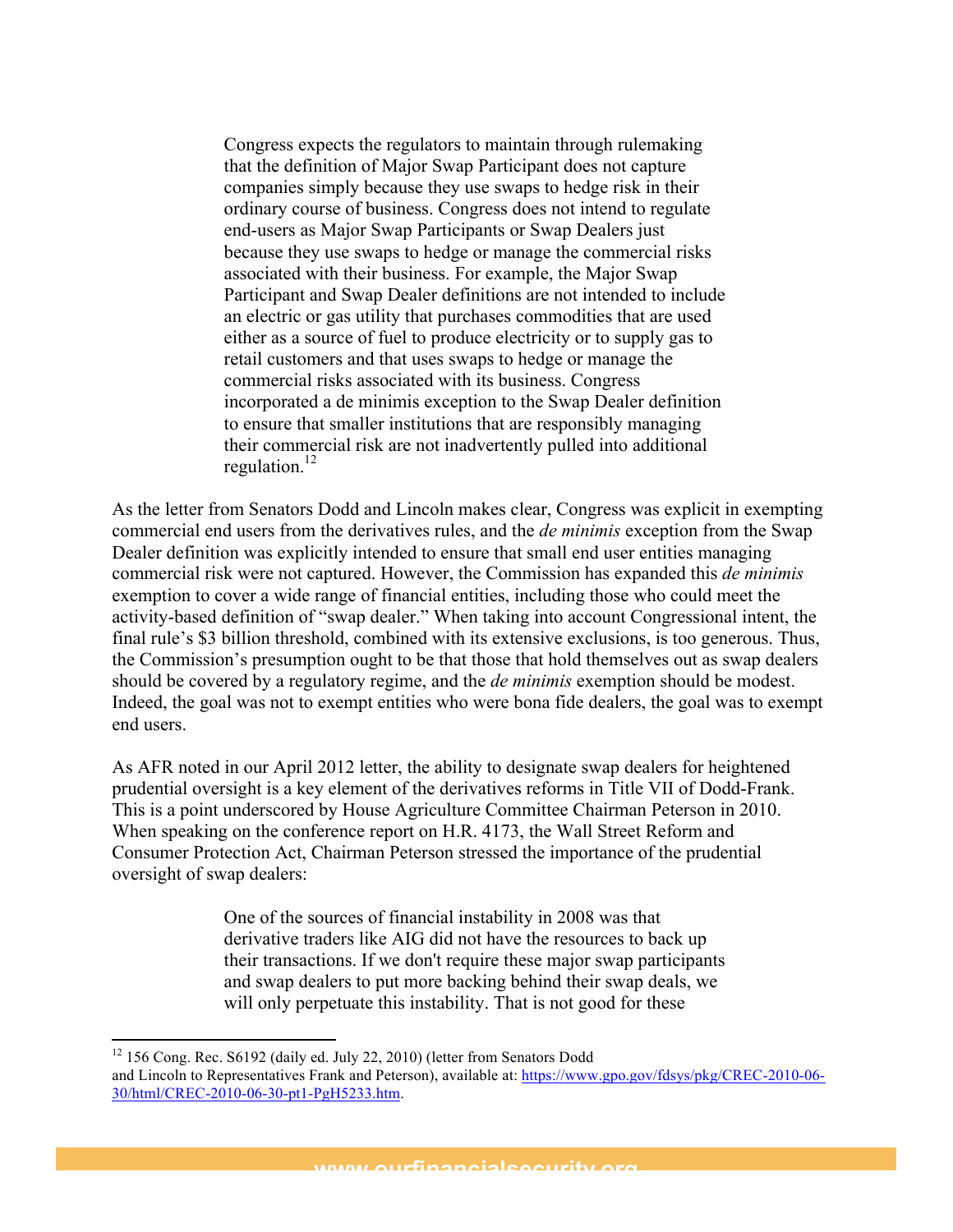markets, and it is certainly not good for end users. I am confident that after passing this conference report we can go home to our constituents and say that we have cracked down on Wall Street and the too-big-to-fail firms that caused the financial crisis.<sup>13</sup>

As stressed by Chairman Peterson, the regulation of swap dealers affords important protections to the marketplace and the public; the Commission must preserve those benefits, and allows the \$8 billion phase-in *de minimis* threshold to expire as scheduled.

#### **VI. Size-Based Exemptions to Swap Dealer Registration Are Especially Concerning Given the Failure of Major Swap Participants to Register**

Changes in the dealer registration threshold also raise particular concerns given the failure of the Commission to register any significant number of MSPs. The Dodd-Frank Act contemplated full coverage of major participants in the derivatives markets through the use of two different classes of registered entities. Swap Dealer registration was an activity-based classification designed to capture entities which made markets in derivatives, while MSP registration was designed to capture large-scale participants in derivatives markets that did not hold themselves out as dealers or market-makers. While a significant number of swap dealers have been registered, to our knowledge the Commission has registered only two  $\overline{MSPs}$ <sup>14</sup>. We are concerned that this level of registration does not accurately reflect the true number of large-scale participants in derivatives markets who may create risks to counterparties or to markets through inadequate risk management, incomplete reporting, or poor business conduct.

Given the clear intent of the Dodd-Frank Act to register all significant entities in the swaps market, we do not believe that the discussion of swap dealer de minimis should proceed in a manner that is isolated from discussion of MSP registration. While separating the discussion of Swap Dealer and MSP registration might be sensible if the Swap Dealer classification was completely activity based, a discussion of the de minimis requirement introduces the question of size or scale of activity. The current state of MSP requirements and registrations indicates that if swap entities of significant size are not captured through the dealer classification, they will not be captured through the MSP classification either. Absent a comprehensive effort by the Commission to determine whether all significant parties in the derivatives markets are captured as intended by the Dodd-Frank Act, we do not believe the Commission should contemplate changing the currently planned dealer threshold. Given that this study explicitly excludes from consideration a wide range of entities that might qualify as MSPs, and focuses throughout on dealer-specific considerations like counterparty counts, it certainly does not qualify as such a comprehensive effort.

<u> 1989 - Johann Stein, markin film yn y breninn y breninn y breninn y breninn y breninn y breninn y breninn y b</u> <sup>13</sup> 156 Cong. Rec. H5233-H5261 (Jun. 30, 2010) (Conference Report On H.R. 4173, Dodd-Frank Wall Street Reform And Consumer Protection Act, statement from Representative Colin Peterson), available at: https://www.gpo.gov/fdsys/pkg/CREC-2010-06-30/html/CREC-2010-06-30-pt1-PgH5233.htm.

<sup>14</sup> See Commodity Futures Trading Commission, *Provisionally Registered Major Swap Participants as of March* 1, 2013, available at http://www.cftc.gov/LawRegulation/DoddFrankAct/registermajorswappart

www.ourfinancialcocurity.org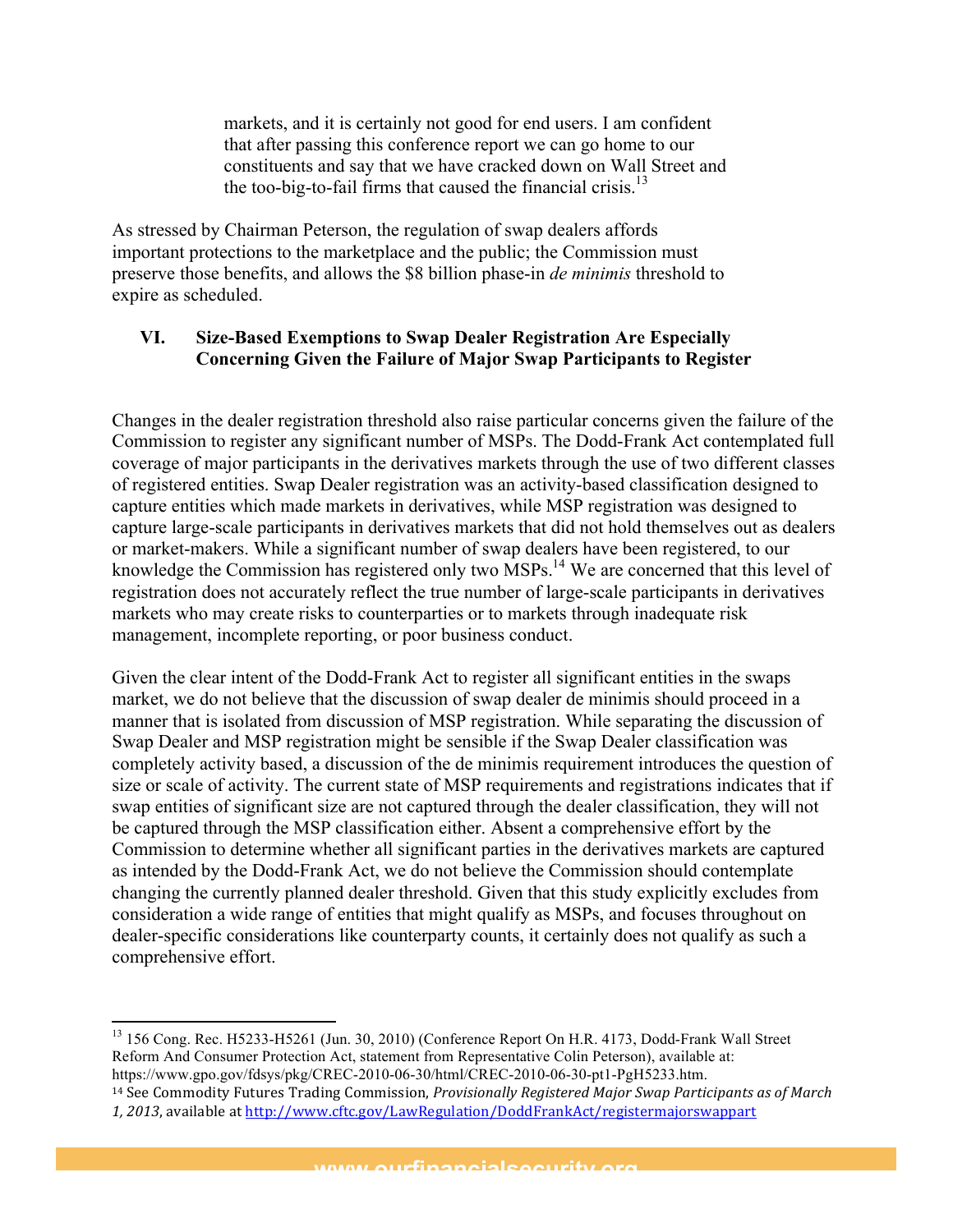We would also note that improving the coverage of major swap participant registration would also help to address the data shortcomings in this Preliminary Report, as registered MSPs would be required to report directly to the Commission.

In conclusion, the overriding Congressional intent in Dodd-Frank was to improve the stability of the financial system, and new regulation of derivatives, including the protections and market oversight afforded by the swap dealer registration rules, was critical to this effort. Given all the Preliminary Report's data limitations, it does not make sense to expand the exemptions available to market participants when we do not know the risks associated with it, and when the public has an incomplete window into the impact of raising the *de minimis* threshold.

Your consideration of these comments is appreciated. For questions, please contact Alexis Goldstein, Senior Policy Analyst at Americans for Financial Reform, at alexis@ourfinancialsecurity.org; or Marcus Stanley, the Policy Director of Americans for Financial Reform, at marcus@ourfinancialsecurity.org or (202) 466-3672.

Sincerely,

Americans for Financial Reform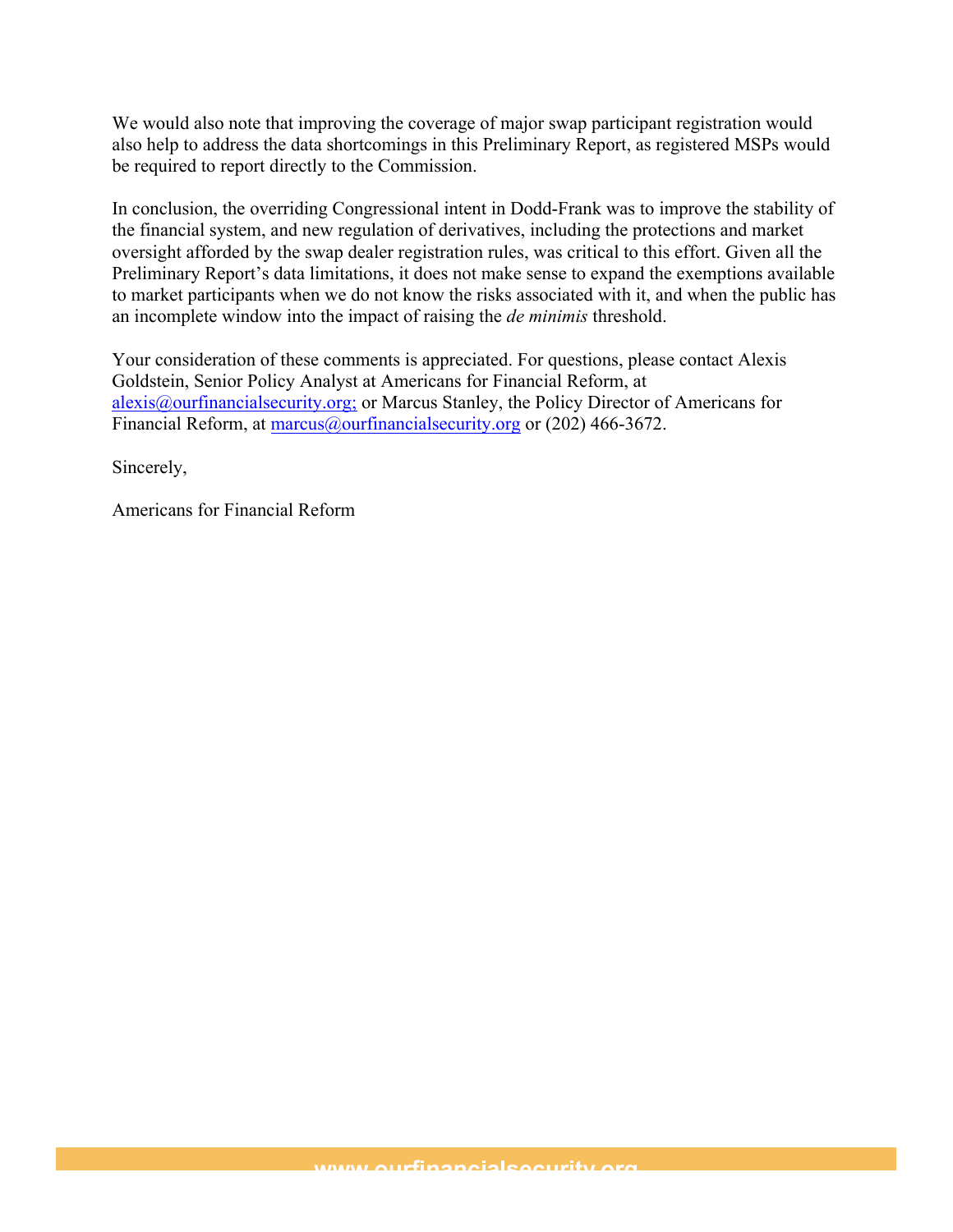### **Appendix A: Answers to Specific Questions**:

*4(1): How would the exclusion of SEF or DCM-traded and/or cleared swaps from an entity's de minimis calculation impact the policy considerations underlying swap dealer regulation and the de minimis exception?* 

Dodd-Frank did not specify that an entity should not be considered a swap dealer on the basis of how the transaction was executed. If an entity is holding itself out as a swap dealer, it should be registered as such, regardless of whether that dealer's trades went through a SEF or a DCM. We oppose the Commission departing from the letter of the law in this manner.

In addition, it is worth nothing that trades executed on SEFs via request for quotes (RFQs) are indisputably dealer transactions, and it would thus be totally inappropriate to exclude them from any *de minimis* calculation. In addition, the separation of the clearing and exchange trading requirements by the Commission mean that some SEF-traded swaps are not cleared.

### *4(2): Should anonymity be a factor in determining whether exchange-traded and/or cleared swaps are treated differently under the de minimis exception?*

Dodd-Frank's transaction level rules were meant to incent exchange-like trading that facilitated not only dealer-to-dealer trades, but dealer-to-client and even client-to-client. If the full potential of Dodd-Frank is realized going forward, it means a more diverse market with a larger number of dealers engaged in smaller notional amounts of transactions.<sup>15</sup> This will likewise be encouraged if the Commission adopts rules requiring anonymity. In any event, proceeding with the final rule as originally contemplated - dropping from an \$8 billion to a \$3 billion threshold - is appropriate.

<u> 1989 - Johann Stein, markin film yn y breninn y breninn y breninn y breninn y breninn y breninn y breninn y b</u>

<sup>&</sup>lt;sup>15</sup> *See* 77 Fed. Reg. 30628 (May. 23, 2012) ("Moreover, in determining the scope of the exception, it is important to consider not only the current state of the swap and security-based swap markets, but also to account for how those markets may evolve in the future. This is particularly important because the full implementation of Title VII--including enhancements to pricing transparency and the increased access to central clearing--reasonably may be expected to facilitate new entrants into the swap and security-based swap markets. To the extent that such entrants engage in dealing activity below the de minimis threshold-either for the long term or until their activity surpasses the threshold--the relative amount of unregistered activity within the market may be expected to increase. Accordingly, a higher de minimis threshold may not only result in a certain percentage of unregistered activity being transacted initially, consistent with the current market, but also may result in an even greater proportion of unregistered activity being transacted in the future.").